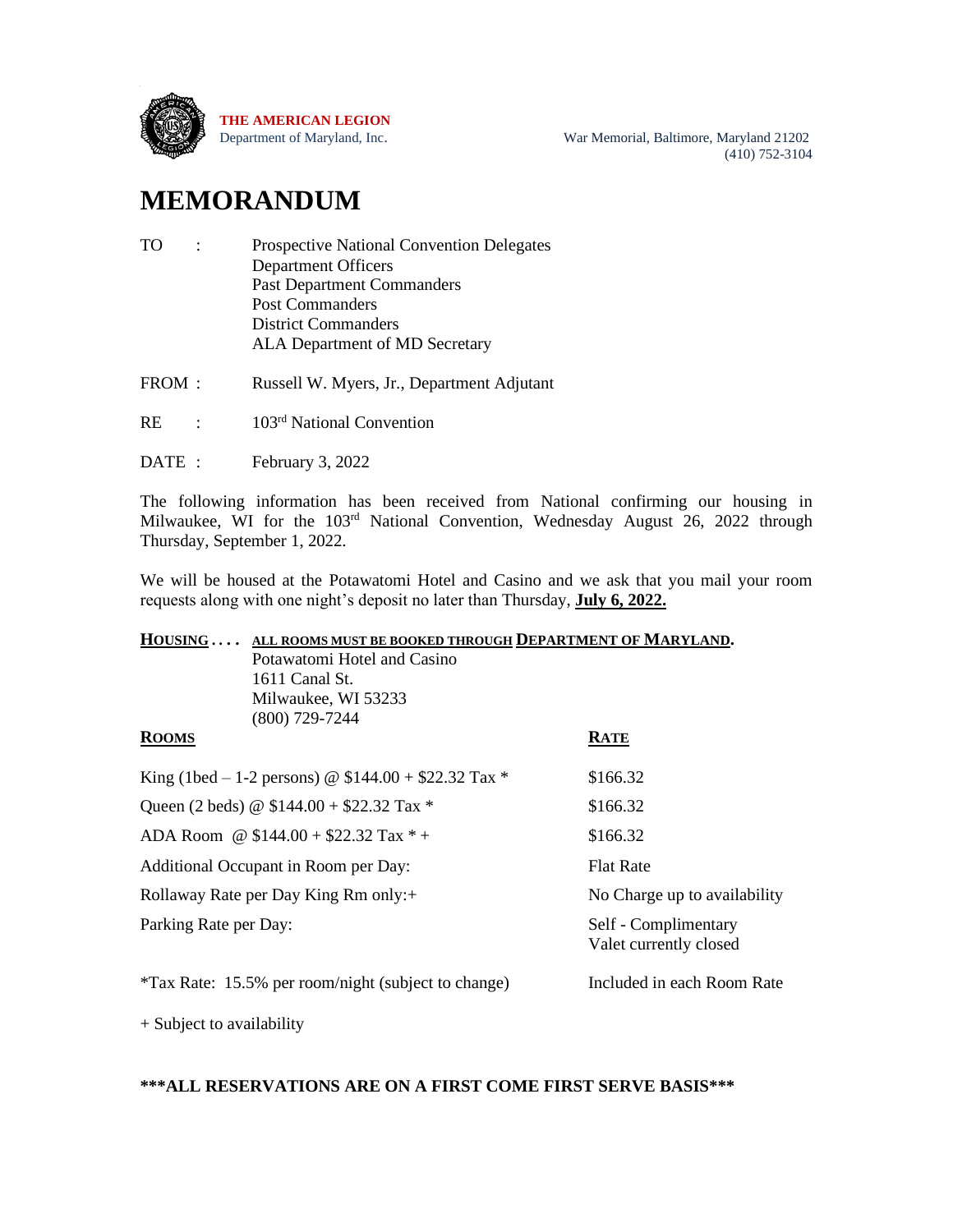### **THE AMERICAN LEGION, DEPARTMENT OF MARYLAND, INC. 101 N. GAY STREET, ROOM E BALTIMORE, MARYLAND 21202**

#### **103 rd NATIONAL CONVENTION REGISTRATION FORM**

| NAME PHONE#                                                                                                                                                                                                              |                                                 |                                      |               |  |
|--------------------------------------------------------------------------------------------------------------------------------------------------------------------------------------------------------------------------|-------------------------------------------------|--------------------------------------|---------------|--|
|                                                                                                                                                                                                                          |                                                 |                                      |               |  |
|                                                                                                                                                                                                                          |                                                 |                                      |               |  |
| $CITY$ $ZIP$                                                                                                                                                                                                             |                                                 |                                      |               |  |
| (GIVE NAME AND ADDRESS OF PERSON SHARING THE ROOM, IF APPLICABLE)                                                                                                                                                        |                                                 |                                      |               |  |
|                                                                                                                                                                                                                          |                                                 |                                      |               |  |
|                                                                                                                                                                                                                          |                                                 |                                      |               |  |
|                                                                                                                                                                                                                          |                                                 |                                      |               |  |
| CITY STATE ZIP                                                                                                                                                                                                           |                                                 |                                      |               |  |
| <b>CHECK DESIRED ROOM TYPE: ALL RESERVATIONS ARE ON A FIRST COME FIRST SERVE BASIS</b>                                                                                                                                   |                                                 |                                      |               |  |
|                                                                                                                                                                                                                          | ADA $\bigcirc$ KING $\bigcirc$ QUEEN $\bigcirc$ |                                      |               |  |
| (IN ORDER TO BOOK A ROOM, ARRIVAL AND DEPARTURE DATES MUST BE SUBMITTED WITH DEPOSIT)                                                                                                                                    |                                                 |                                      |               |  |
|                                                                                                                                                                                                                          |                                                 |                                      |               |  |
|                                                                                                                                                                                                                          |                                                 |                                      | (DATE) (TIME) |  |
| <b>DATE OF DEPARTURE</b> DAY) (DATE) (TIME)                                                                                                                                                                              |                                                 |                                      |               |  |
|                                                                                                                                                                                                                          |                                                 |                                      |               |  |
| <b>DEPOSIT ONE NIGHT'S DEPOSIT \$166.32</b>                                                                                                                                                                              |                                                 |                                      |               |  |
| PLEASE MAKE CHECK PAYABLE TO: THE AMERICAN LEGION, DEPT. OF MD in<br>the amount of \$166.32, which includes the tax, earmarked <i>Room Deposit National Convention</i> .<br>Reservation Deadline: Thursday July 6, 2022. |                                                 |                                      |               |  |
| YOUR CHECK#                                                                                                                                                                                                              |                                                 | <b>TOTAL AMOUNT OF YOUR CHECK \$</b> |               |  |

**\_\_\_\_\_\_\_\_\_\_\_\_\_\_\_\_\_\_\_\_\_\_\_\_\_\_\_\_\_\_\_\_\_\_\_\_** SIGNATURE